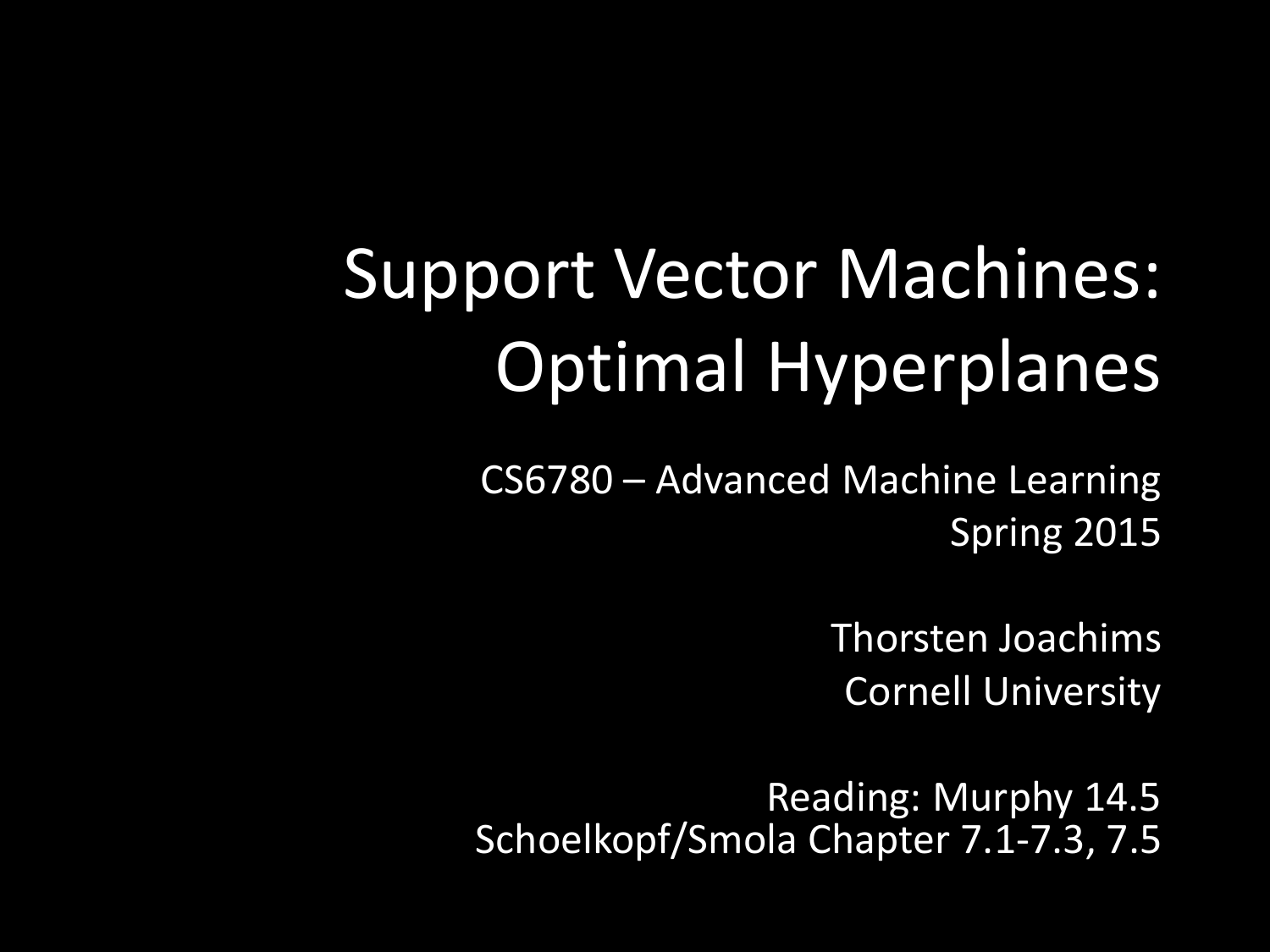#### Example: Reuters Text Classification

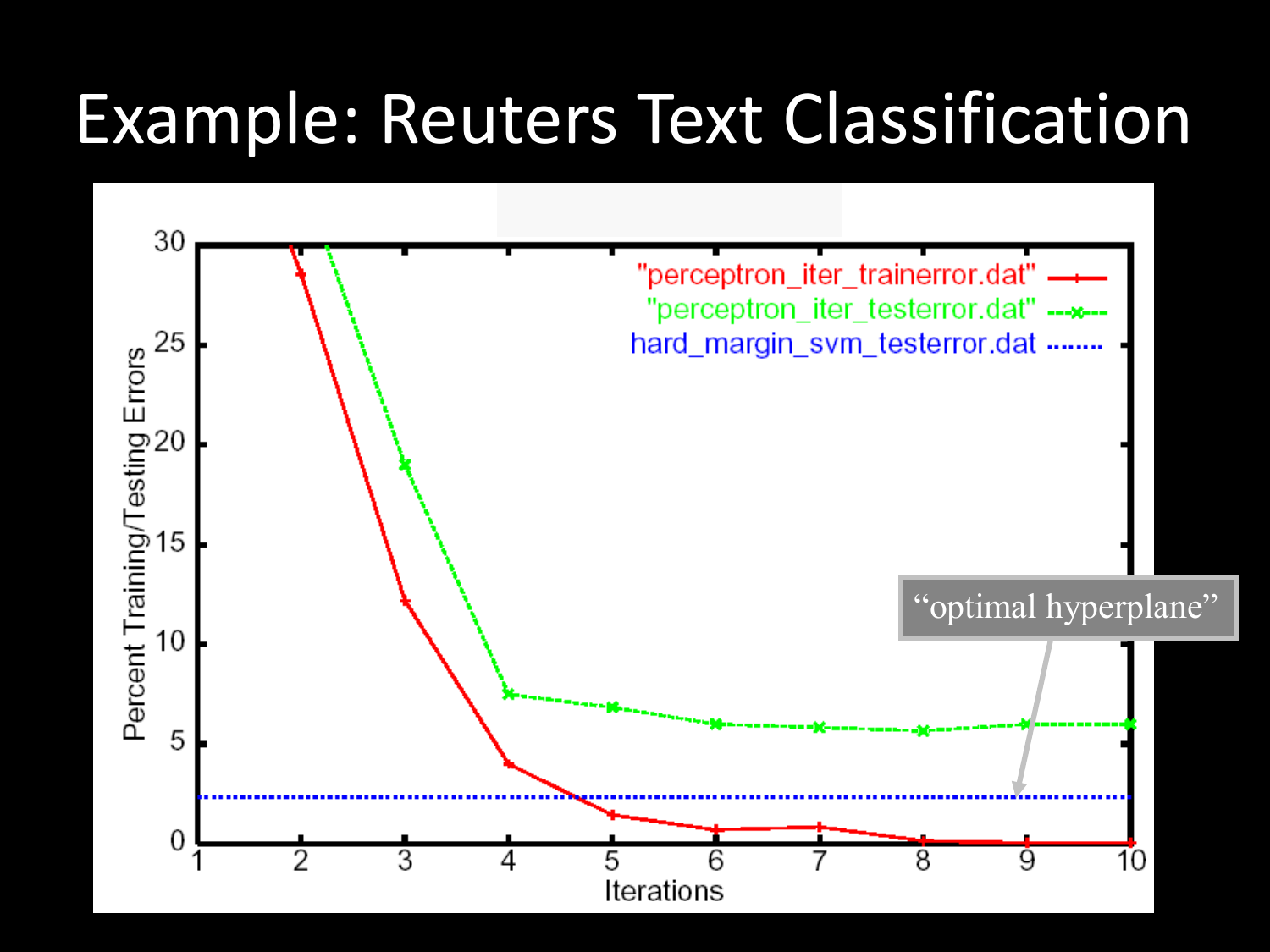# VC Dimension of Margin Hyperplanes

Theorem: Unbiased linear classifiers  $H_{\rm\bf x}$  with  $\|w\| = 1/\delta$  and max i  $x_i$ ||  $\leq R$  and margin min  $\boldsymbol{i}$  $w \cdot x_i$ | = 1

for a given set of instances  $X = \{x_1, ..., x_k\},\$ have VC Dimension

$$
VCDim(H_X) \leq \frac{R^2}{\delta^2}
$$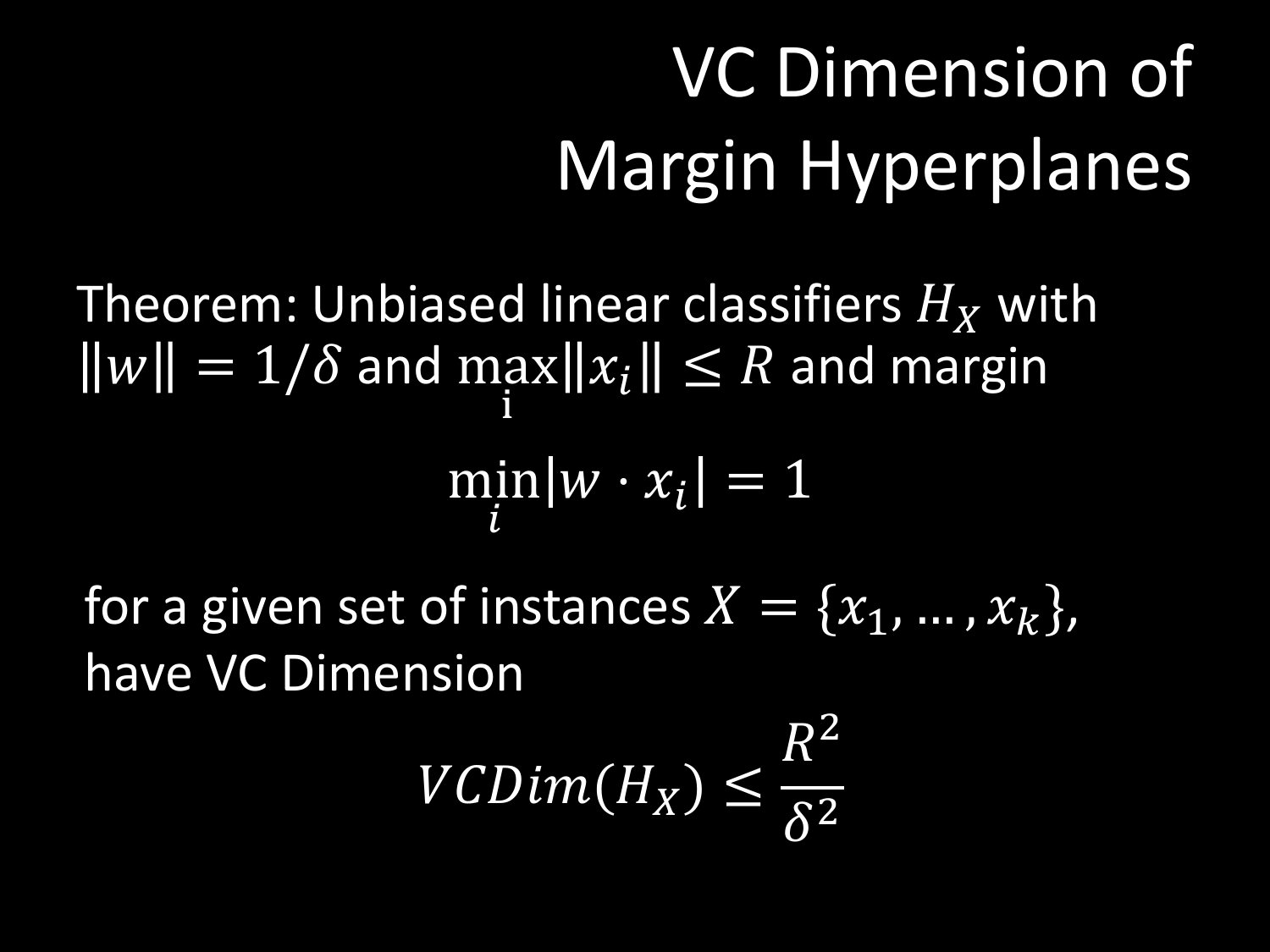# Optimal Hyperplanes

- Assumption:
	- Training examples are linearly separable.

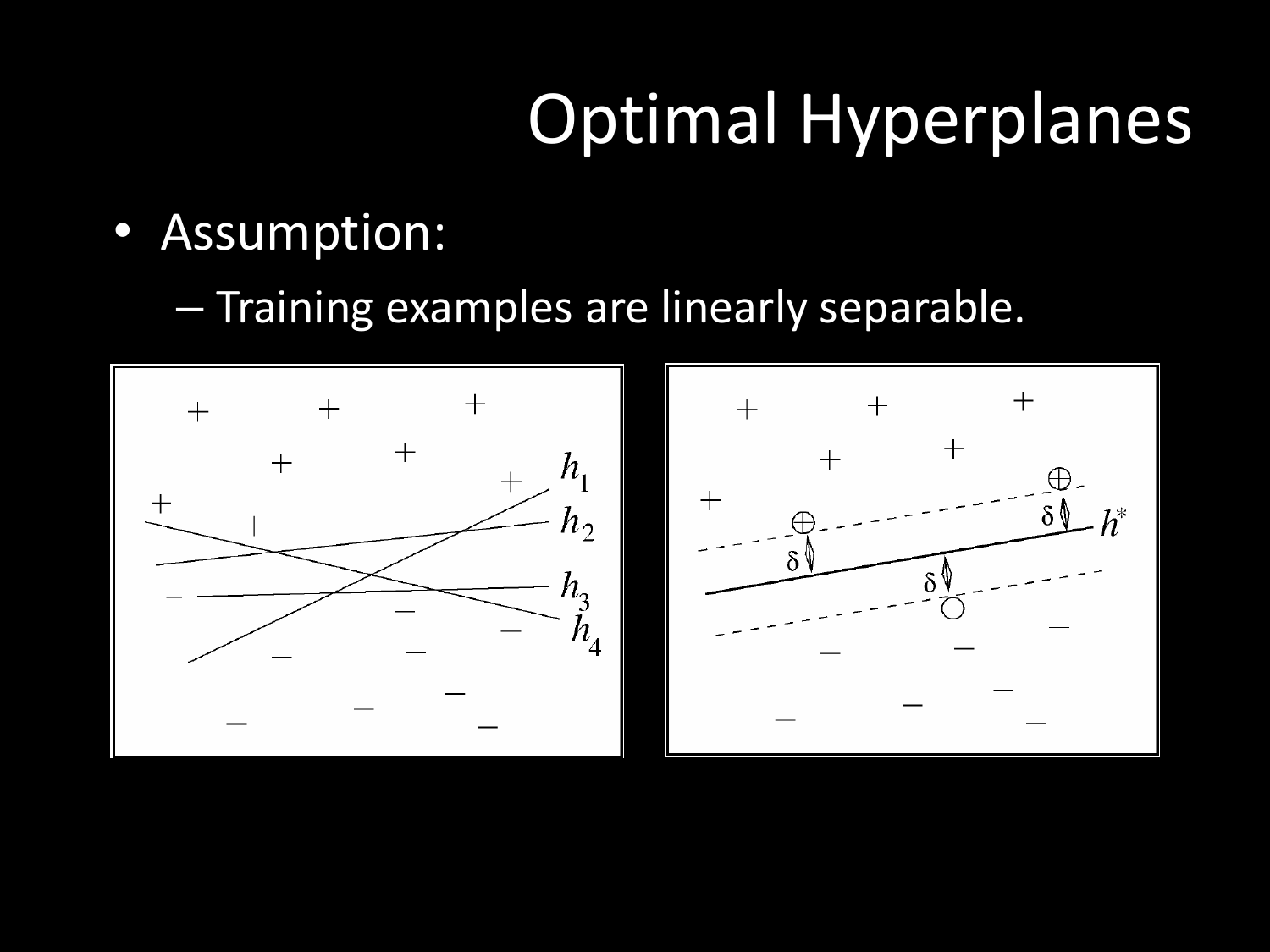#### Margin of a Linear Classifier

**Definition:** For a linear classifier  $h_w$ , the margin  $\delta$  of an example  $(\vec{x}, y)$  with  $\vec{x} \in \Re^{N}$  and  $y \in \{-1, +1\}$  is  $\delta =$  $y(\vec{w} \cdot \vec{x})$ .

**Definition:** The margin is called geometric margin, if  $||\vec{w}|| = 1$ . For general  $\vec{w}$ , the term functional margin is used to indicate that the norm of  $\vec{w}$  is not necessarily 1.

**Definition:** The (hard) margin of an unbiased linear classifier  $h_{\vec{w}}$  on a sample S is  $\delta = min_{(\vec{x},y) \in S} y(\vec{w} \cdot \vec{x}).$ 

**Definition:** The (hard) margin of an unbiased linear classifier  $h_{\vec{w}}$  on a task  $P(X, Y)$  is

 $\delta = inf_{S \sim P(X,Y)} min_{(\vec{x},y) \in S} y(\vec{w} \cdot \vec{x}).$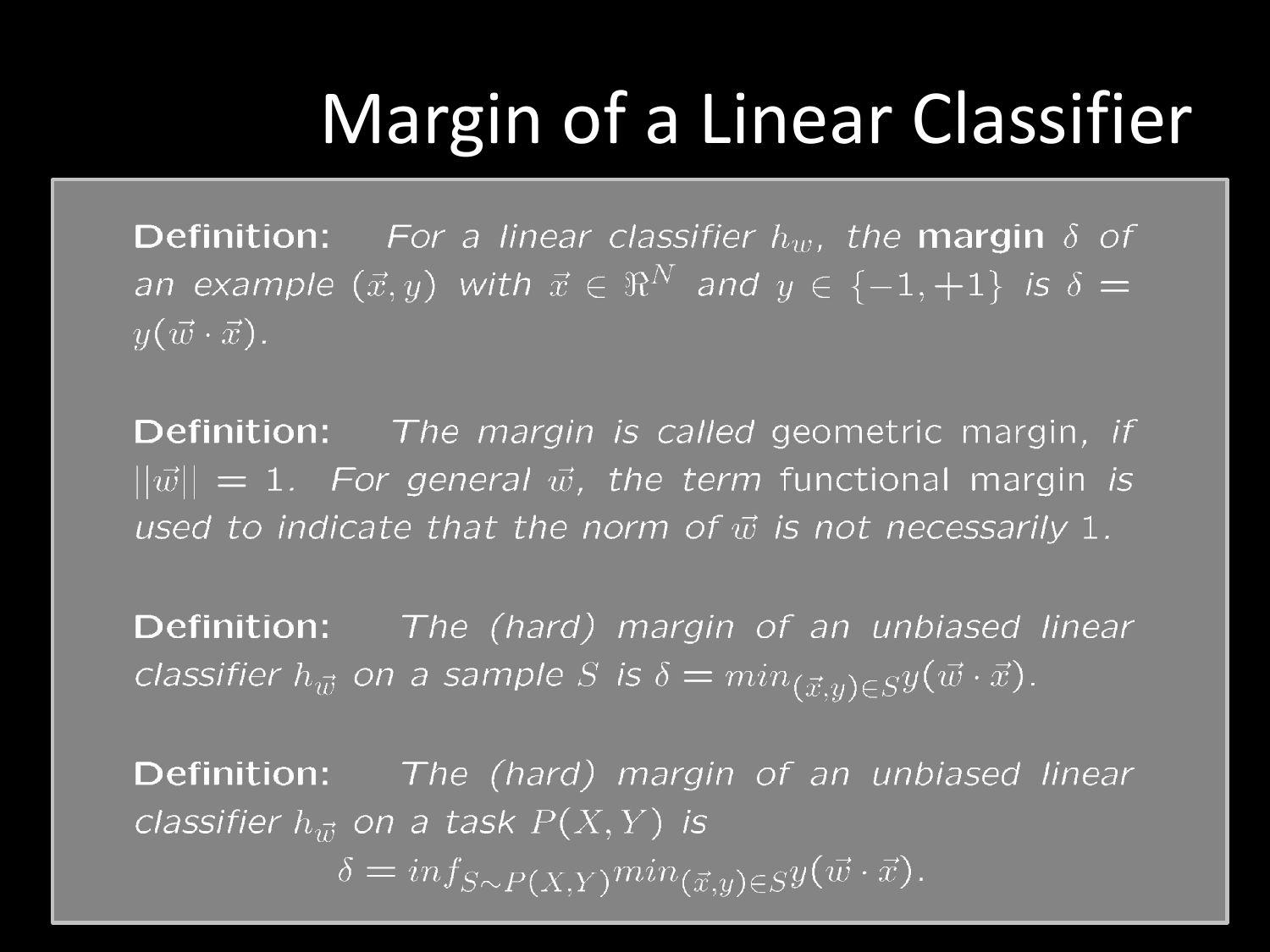# Hard-Margin Separation

#### • Goal:

– Find hyperplane with the largest distance to the closest training examples.

**Optimization Problem (Primal):**

$$
\min_{\vec{w},b} \quad \frac{1}{2}\vec{w} \cdot \vec{w}
$$
\n
$$
s.t. \quad y_1(\vec{w} \cdot \vec{x}_1 + b) \ge 1
$$

$$
y_n(\vec{w}\cdot\vec{x}_n+b)\geq 1
$$



- Support Vectors:
	- Examples with minimal distance (i.e. margin).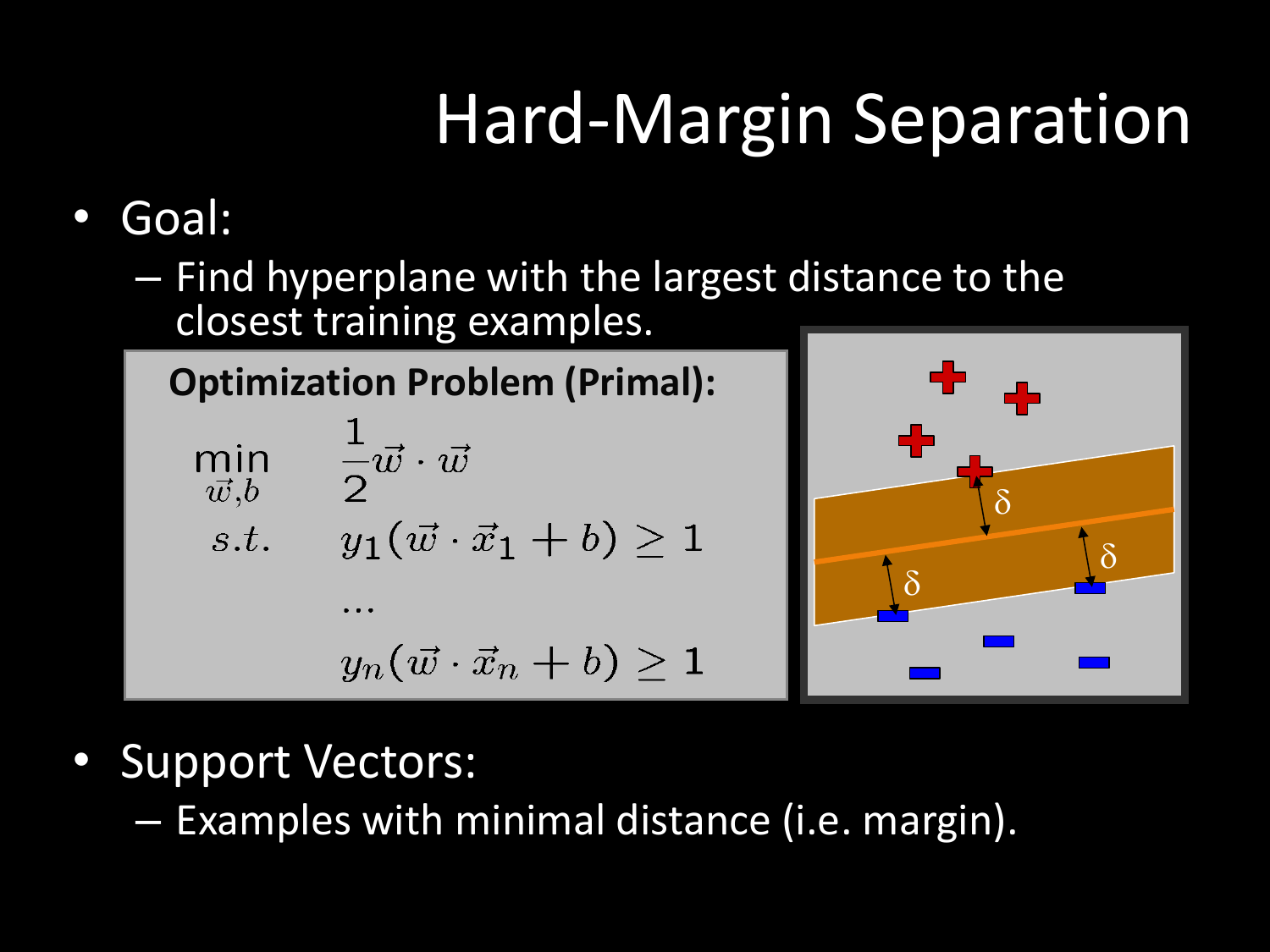### Non-Separable Training Data

- Limitations of hard-margin formulation
	- For some training data, there is no separating hyperplane.
	- Complete separation (i.e. zero training error) can lead to suboptimal prediction error.

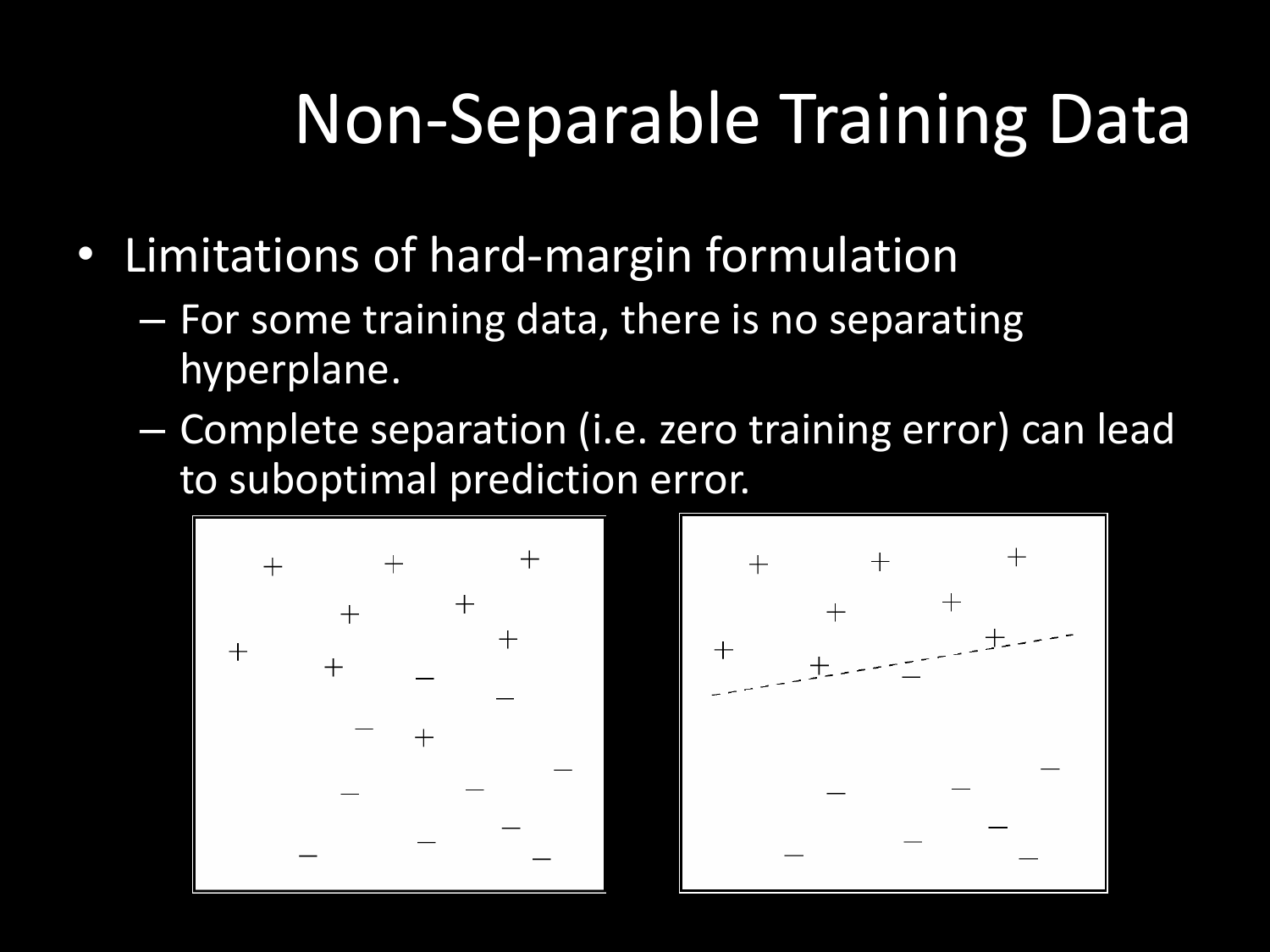# Soft-Margin Separation

#### Idea: Maximize margin and minimize training

**Hard-Margin OP (Primal):**  $-\frac{1}{2}\vec{w}\cdot\vec{w}$ min  $\vec{w}$ , $b$ *s.t.*  $y_1(\vec{w} \cdot \vec{x}_1 + b) \ge 1$  $y_n(\vec{w} \cdot \vec{x}_n + b) \geq 1$ 

**Soft-Margin OP (Primal):**

\n
$$
\min_{\vec{w}, \vec{\xi}, b} \frac{1}{2} \vec{w} \cdot \vec{w} + C \sum_{i=1}^{n} \xi_i
$$

\n
$$
s.t. y_1(\vec{w} \cdot \vec{x}_1 + b) \ge 1 - \xi_1 \wedge \xi_1 \ge 0
$$

\n
$$
\dots
$$

\n
$$
y_n(\vec{w} \cdot \vec{x}_n + b) > 1 - \xi_n \wedge \xi_n > 0
$$

- Slack variable  $\xi$ <sup>*i*</sup> measures by how much  $(x_i, y_i)$  fails to achieve margin  $\delta$
- $\Sigma \xi_i$  is upper bound on number of training errors
- *C* is a parameter that controls tradeoff between margin and training error.

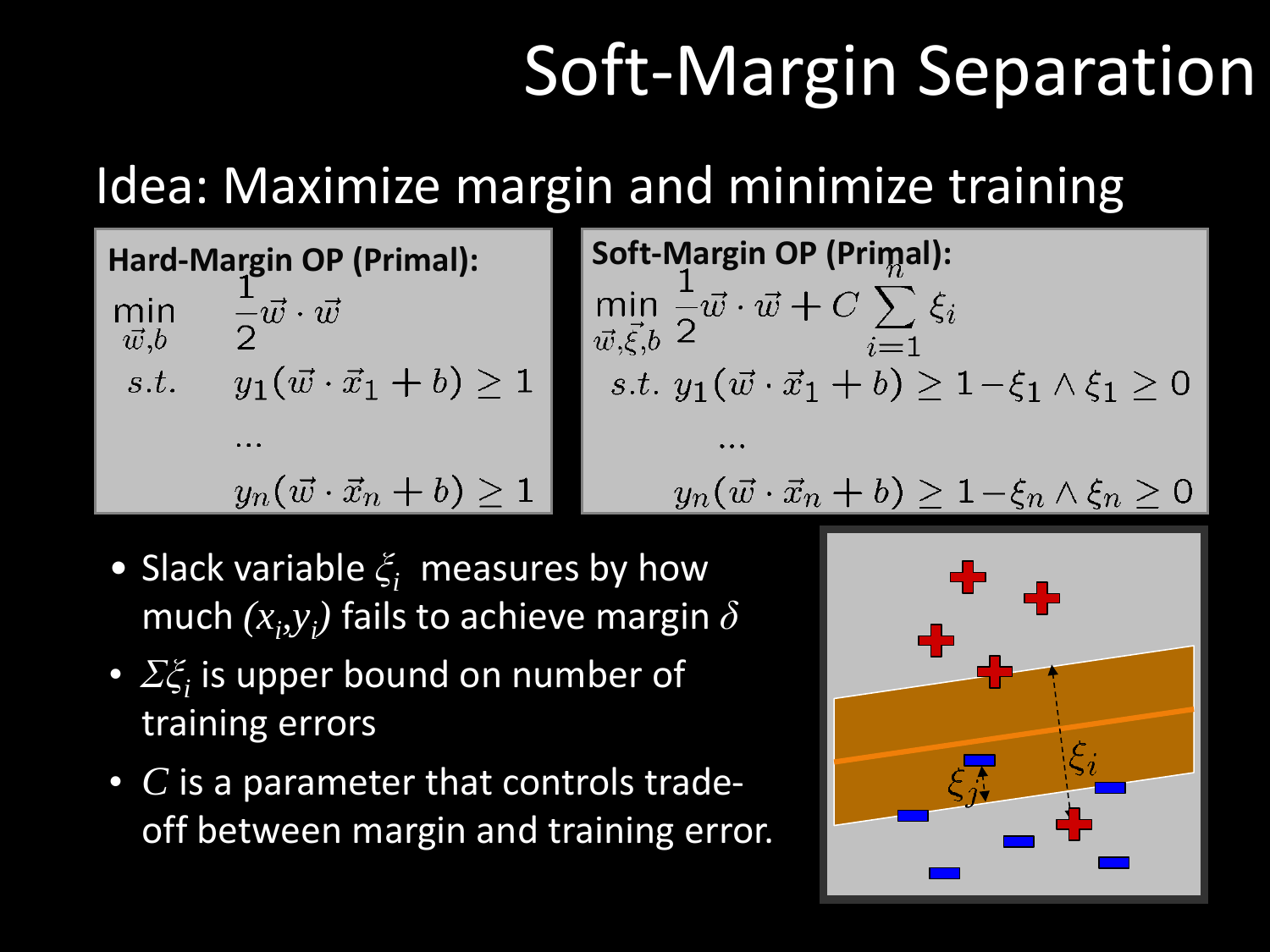# Controlling Soft-Margin Separation

- Σξ<sub>i</sub> is upper bound on number of training errors
- C is a parameter that controls trade-off between margin and training error.

**Soft-Margin OP (Primal):**

\n
$$
\min_{\vec{w}, \vec{\xi}, b} \frac{1}{2} \vec{w} \cdot \vec{w} + C \sum_{i=1}^{n} \xi_i
$$

\n
$$
s.t. y_1(\vec{w} \cdot \vec{x}_1 + b) \ge 1 - \xi_1 \wedge \xi_1 \ge 0
$$

\n
$$
\dots
$$

\n
$$
y_n(\vec{w} \cdot \vec{x}_n + b) \ge 1 - \xi_n \wedge \xi_n \ge 0
$$

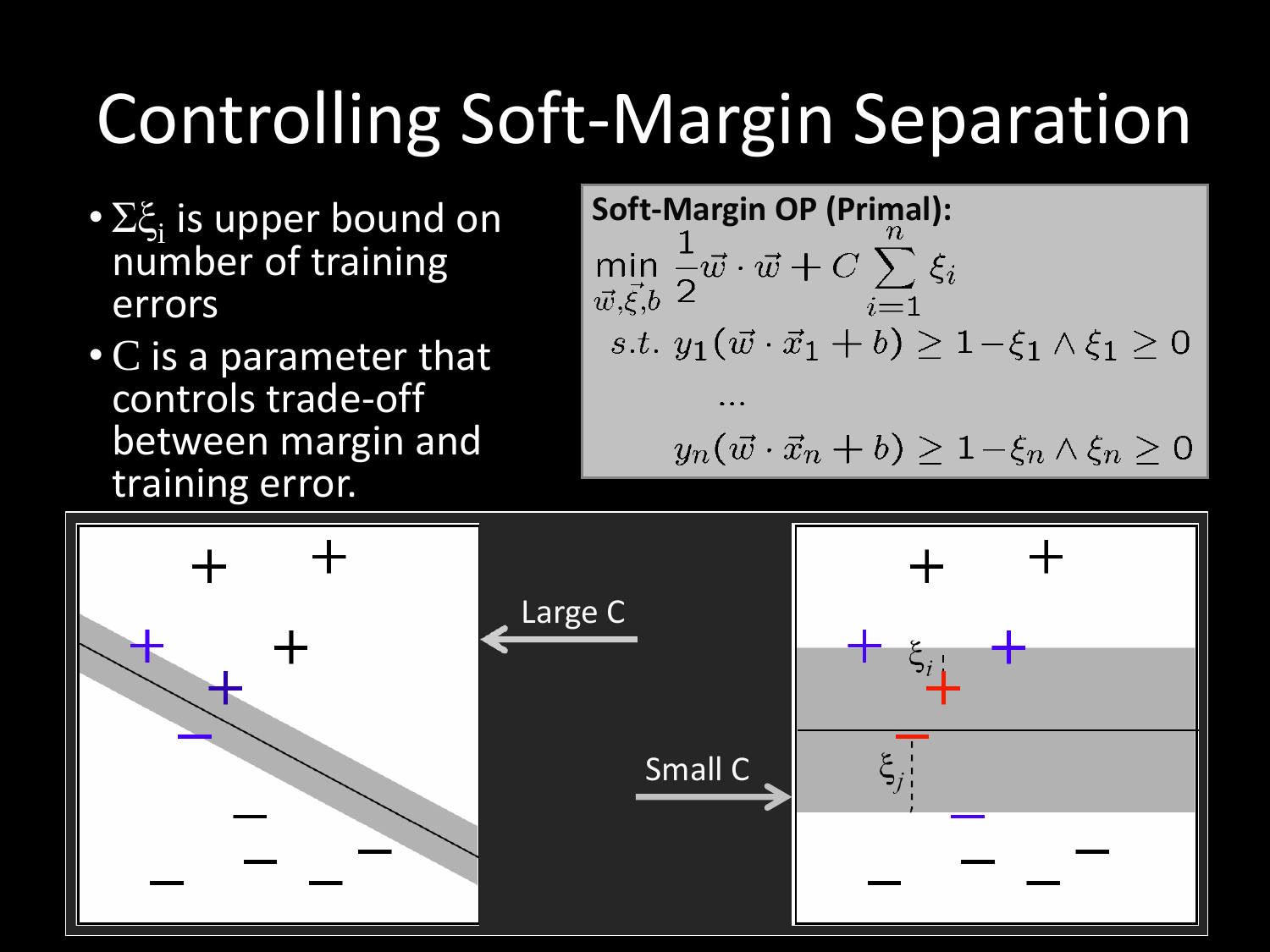#### Example Reuters "acq": Varying C